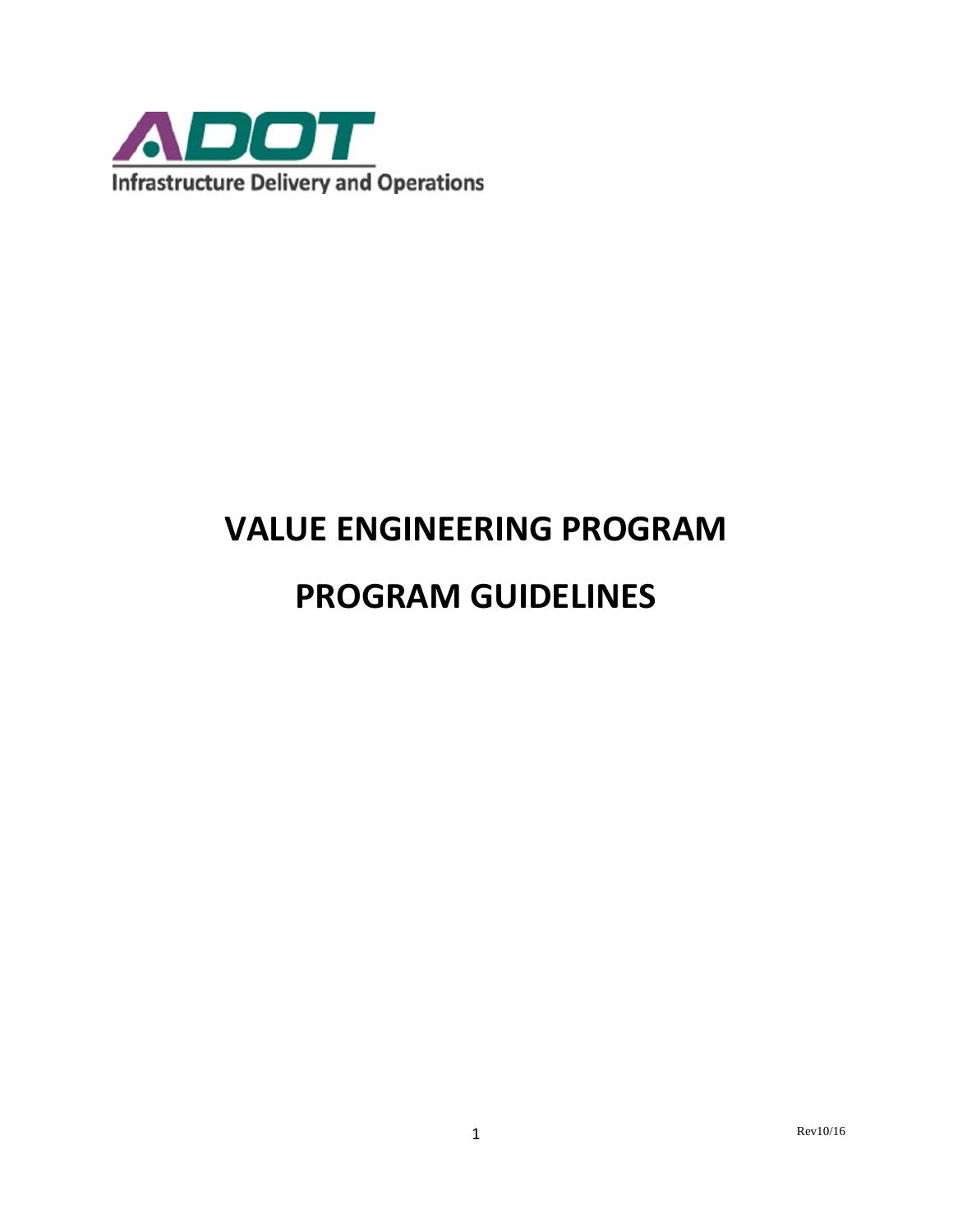## **I. Scope**

- A. All Arizona Department of Transportation (ADOT) Value Engineering activities will be conducted in accordance with these Guidelines.
- B. Activities of a similar nature, which may be performed by ADOT employees or consultants, but which is not in accordance with these Guidelines, shall not be referred to as "Value Engineering." This will avoid confusion about the Value Engineering program.

## **II. Administration**

- A. The Value Engineering (VE) Section will administer the program under the direction of the Assistant State Engineer for Construction & Materials. The VE Section can be reached Phone (602) 712-8544, Fax (602) 712-3220.
- B. The VE Section will develop appropriate administrative procedures and documents, and will maintain the program files. They will also maintain a Value Engineering study database. The database will contain information about resources available within the Department, as well as technical resources available elsewhere.

## **III. Study Selection and Timelines**

- A. The VE Section will meet quarterly with ADOT Project Management for the purpose of reviewing upcoming projects and determining their potential for future VE studies.
- B. Projects requiring a VE study shall include:
	- 1. Each project located on the National Highway System (NHS) (as specified in 23 U.S.C. 103) with an estimated total program amount (to include environment, design, right-ofway, utilities, and construction phases) of \$50 million or more that utilize Federal-aid highway program funding.
	- 2. Each bridge project (primary purpose is construction, reconstruction, rehabilitation, resurfacing, or restoration of a bridge) located on the NHS with an estimated total program amount of \$40 million or more that utilizes Federal aid highway program funding.
	- 3. Any major project (as defined in 23 U.S.C. 106(h)), located on or off the NHS, that utilizes Federal-aid highway funding in any contract or phase comprising the major project.
	- 4. Any project where a VE study has not been conducted and a change is made to the project's scope or design between the final design and the construction letting which results in an increase in the project's total program amount exceeding the thresholds identified in the above paragraphs.
	- 5. Any other project FHWA determines to be appropriate that utilizes Federal-aid highway program funding.
- C. Additionally while not required, it is encouraged to consider any complex project on or off the NHS with an estimated program amount of \$25 million or more for a VE study. The ADOT Project Manager (Project Manager) and the VE Coordinator will meet and review the project's scope of work and decide whether the project will benefit from a VE study.
- D. The VE Study should be conducted after finalization of the design concept report and as soon as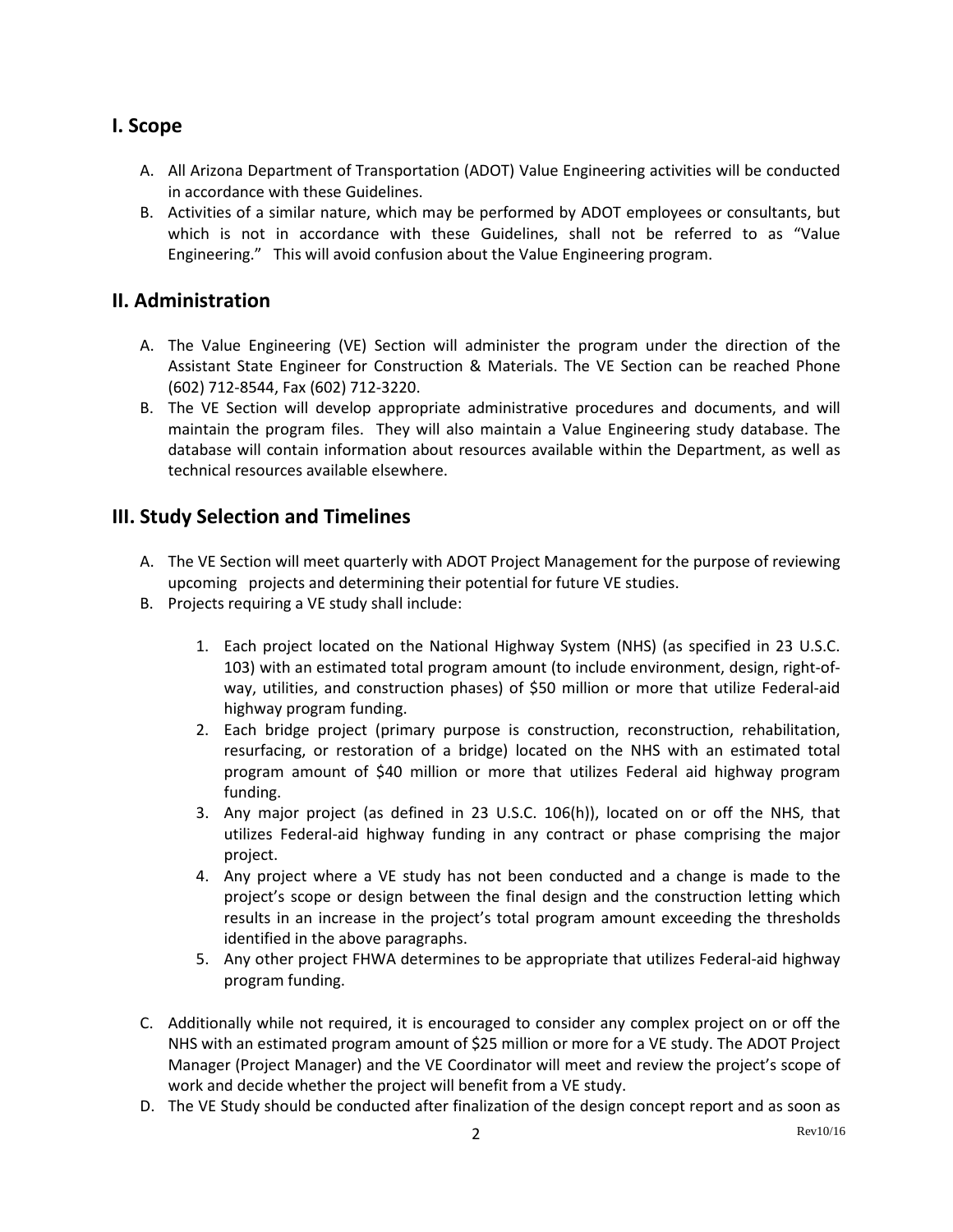the final designer is selected. Therefore, it is essential that the Project Manager keep the VE Section current on the status of the project. It takes three to four weeks to set up and prepare for the VE study.

#### **IV. Team Selection**

- A. VE study teams will normally consist of 5-9 persons, drawn from different sections of ADOT. Some teams may be supplemented with one or more consultant employees.
- B. The VE Section will maintain a roster of employees with value engineering experience.
- C. Once a project is selected, the VE Section, in collaboration with the Project Manager, will determine the disciplines needed on the team including the respective FHWA Area Engineer, and will contact the appropriate representative of the various groups/sections to request one or more team members. The Value Engineering Coordinator and the Group/Section Manager or their representative will jointly determine which employee to assign to the study team, based on experience. The VE team should consist of a multidisciplinary team not directly involved in the planning or design of the project with at least one individual who has training and experience with leading VE studies and has completed specialized VE training or obtained certification, for example Certified Value Specialist by SAVE International. A qualified consultant may be employed to conduct the VE study. The consultant shall possess training and experience with leading VE studies and have obtained certification as a Certified Value Specialist by SAVE International. A consulting firm or individual shall not be used to conduct or support a VE study if they have a conflict of interest. For projects delivered using the CMAR contracting method, staff from the CMAR contractor or its subcontractors, such as the estimator or construction superintendent, may serve as a member of the multidiscipline VE team as long as their participation does not create a conflict of interest.
- D. A representative from the Project Development Team will be invited to participate on the Study Team.

#### **V. Study Procedure**

- A. VE studies will generally require 3-4 continuous days of full time effort by the entire team. The time allotted to each study will be determined in advance. Some studies may be conducted as a series of sessions.
- B. The VE Section will select a facilitator to lead the Study.
- C. The VE Section will secure an appropriate location for each study. Most studies will be held in Phoenix, but other locations may be considered.
- D. The VE Section will prepare a Study Plan and distribute it in advance to each team member. The Study Plan will contain information about the scope of the study, the logistics, and team preparation. Value Engineering Section will arrange for pertinent documents to be made available to the team at the beginning of the study.
- E. The VE Section will arrange for a brief presentation or discussion by the designer at the beginning of the study. A field trip is desirable when feasible.
- F. A Study Report will be issued by the VE Section, generally within two weeks following the completion of the study. The Study Report will be sent to the Project Manager and the VE study team members for review and will outline at a minimum:
	- a. Project information
	- b. Identification of the VE analysis team

3